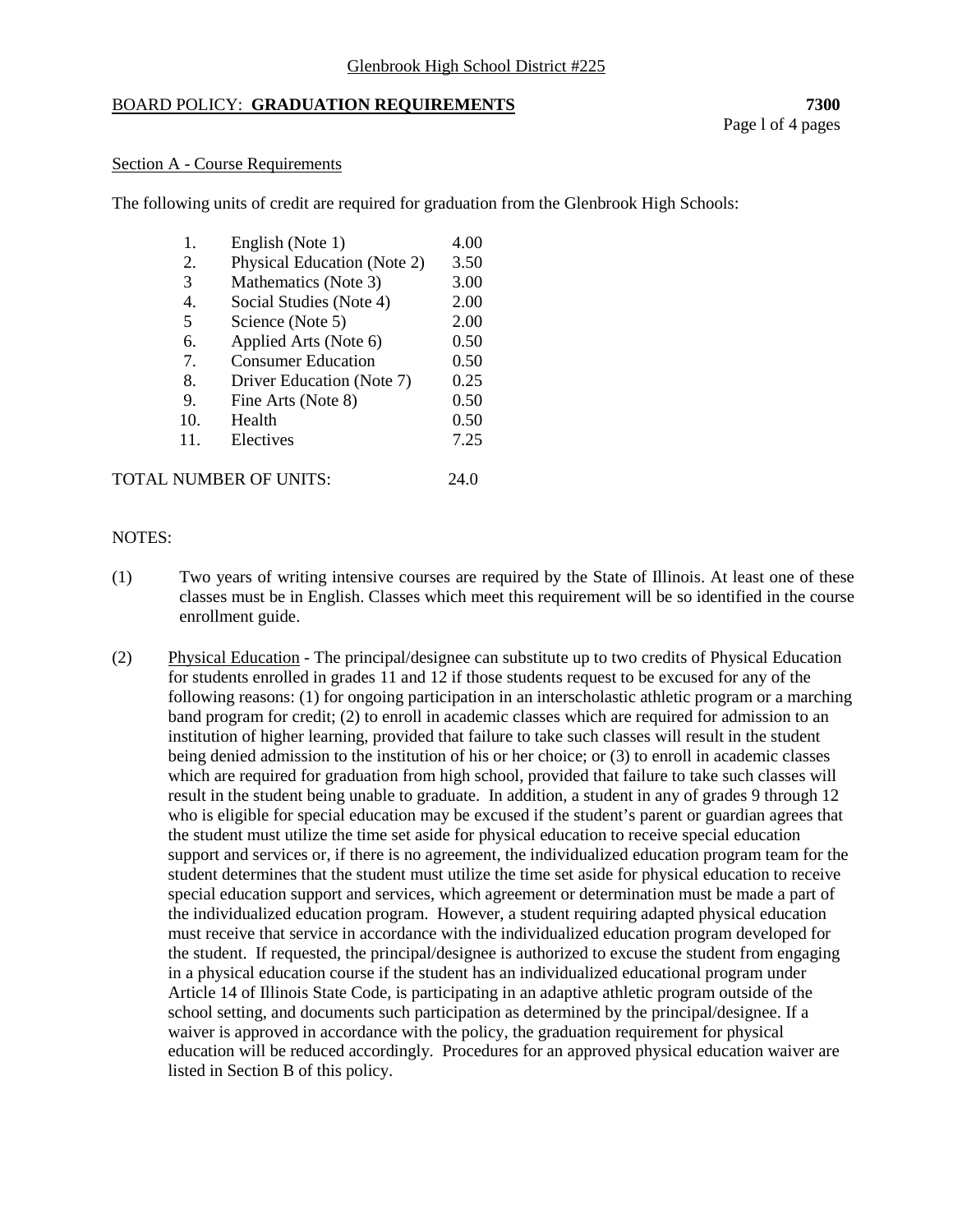# BOARD POLICY: **GRADUATION REQUIREMENTS 7300**

Section A - Course Requirements (continued)

- (3) Mathematics Three units of credit of mathematics are required, one of these courses must be Algebra I, and one must include geometry content.
- (4) Social Studies One unit of credit in U.S. History along with 0.5 units of "Civics" (effective for students entering as ninth graders in the 2016-2017 school year) must be earned as part of the two units of credit required in Social Studies. Courses which meet the "Civics" requirement are identified in the course enrollment guide.
- (5) Science Two units of credit are required in Science.
- (6) Applied Arts The Applied Arts shall include courses in applied technology, business education (excluding Consumer Education), family and consumer sciences, designated courses in computer technology, the Beginning Photography course, and the Introduction to Broadcasting course.
- (7) Driver Education The classroom phase of driver education is required for graduation; the behindthe-wheel phase is not required. This graduation requirement may be met by the student successfully completing a driver education program offered by a state-accredited private driver education school as evidenced by a certification of completion from the driver education school; however high school credit will not be granted for such completion.
- (8) Fine Arts The Fine Arts shall include courses in art, drama, music designated courses in the English department, the Beginning Photography course, and the Introduction to Broadcasting course.

In addition to the above-listed units of credit, students shall be required to:

- l. Be enrolled in a minimum of six courses for credit during each semester they are enrolled in the district. The principal may waive the six-course requirement, on a case-by-case basis, if the needs of the student are best served by such action;
- 2. Be enrolled in an English course during each semester while enrolled in high school;
- 3. Pass a qualifying examination covering the proper use and display of the U.S. flag, American patriotism, and representative government as shown in (l) the Declaration of Independence, (2) the U.S. Constitution, (3) the Illinois State Constitution and (4) voting procedures.
- 4. Meet state requirement for taking the state college and career ready assessment unless a student is exempted because:

a) The student's Individualized Education Program (IEP) developed under Article 14 of the School Code identifies the state college and career ready assessment as inappropriate, even with accommodations and the student is eligible to take, and takes an alternate assessment provided by the State instead; or

b) The student is enrolled in an Adult or Continuing Education program as defined in the Adult Education Act - - and the student is not dually enrolled in his/her local school district.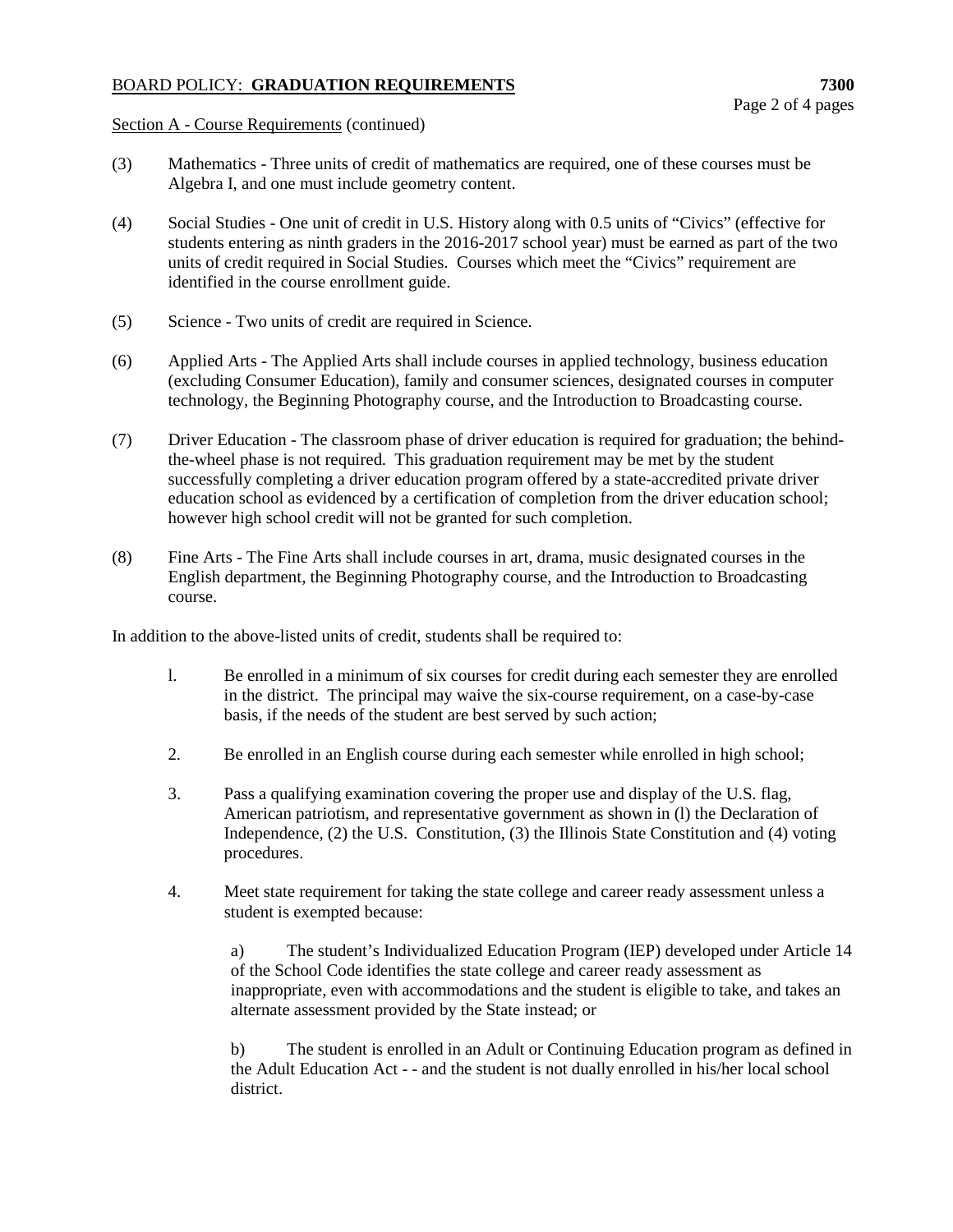# BOARD POLICY: **GRADUATION REQUIREMENTS 7300**

#### Section B - Physical Education Waiver Procedures

- 1. Students shall be required to be enrolled in a Physical Education course during each semester they are enrolled in the district; enrollment in the required Health course shall satisfy this requirement for the semester during which the student is enrolled in the required Health course.
- 2. Junior and senior students who participate on an interscholastic athletic team that is either an IHSA sanctioned and/or Board of Education approved sport, or who are enrolled in a marching band course offered for credit, shall be eligible to substitute the athletic team or marching band participation for enrollment in one semester of Physical Education, during the semester in which the student is participating in the athletic team or marching band. Marching band participation will begin with the 2007-2008 school year. Eligibility for such substitutions shall be subject to the following conditions:
	- a) The student shall continue to be required to be enrolled in a minimum of six courses during the semester in which the athletic team or marching band participation is substituted for participation in Physical Education.
	- b) To substitute athletic or marching band participation for enrollment in physical education for an entire semester, the student must replace the physical education course with another course for credit.
	- c) A student may substitute athletic or marching band participation when offered for academic credit during the official season for participation in the physical education class in which they are enrolled. They will remain enrolled in the physical education class and will be expected to fully participate at all times during the semester that are outside of the official athletic or marching band season. Students electing this option will be expected to follow the established policies of the physical education department for attendance during the official athletic or marching band season.
	- d) A student who voluntarily discontinues participation on an athletic team may be required to re-enroll in a physical education class or be required to make up the enrollment in and credit for Physical Education for that semester. Students removed from a team may be reenrolled in Physical Education as determined by the school administration.
	- e) Students who are not able to continue their participation on a athletic team because of injury shall not be required to re-enroll in Physical Education.
	- f) A student on a winter season athletic team, i.e., a team with schedule that spans first and second semester who elects to substitute athletic participation for enrollment in Physical Education, must do so during the first semester.
	- g) A student participating in athletic teams in two separate seasons (fall, winter, spring) may elect to substitute athletic participation for enrollment in Physical Education during each semester, provided that the two separate seasons are a combination of a fall or winter sport and a spring sport.
	- h) If a student requests the substitution of participation in a athletic team for enrollment in Physical Education at registration time, indicating an intention to be a part of an athletic team later in the year, and that student subsequently does not go out for the team or does not fill the other conditions listed above, the student shall be required to make up the enrollment in and credit for Physical Education for that semester.
	- i) Credit toward graduation will not be given for the semester during which athletic team or marching band participation is substituted for physical education.